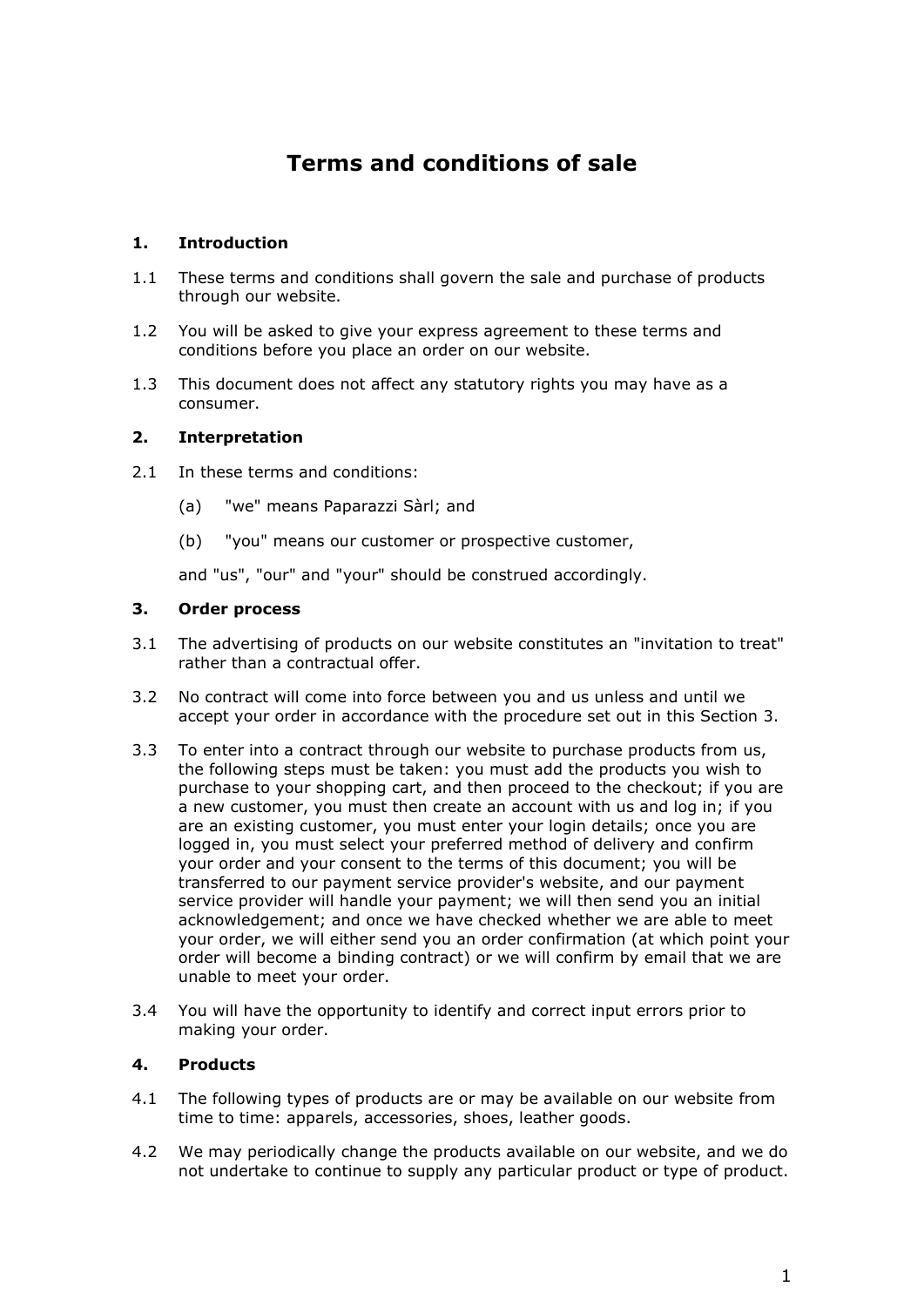# **5. Prices**

- 5.1 Our prices are quoted on our website.
- 5.2 We will from time to time change the prices quoted on our website, but this will not affect contracts that have previously come into force.
- 5.3 All amounts stated in these terms and conditions or on our website are stated exclusive of your VAT except if living in Switzerland where the VAT is included; nonetheless, if you are living outside of Switzerland, your VAT costs will be bared by our side. Shipping costs will be extra and found on your payment details.
- 5.4 It is possible that prices on the website may be incorrectly quoted; accordingly, we will verify prices as part of our sale procedures so that the correct price will be notified to you before the contract comes into force.
- 5.5 In addition to the price of the products, you will have to pay a delivery charge, which will be notified to you before the contract of sale comes into force.

# **6. Payments**

- 6.1 You must, during the checkout process, pay the prices of the products you order.
- 6.2 Payments may be made by any of the permitted methods specified on our website from time to time.
- 6.3 If you fail to pay to us any amount due under these terms and conditions in accordance with the provisions of these terms and conditions, then we may withhold the products ordered and/or by written notice to you at any time cancel the contract of sale for the products.
- 6.4 If you make an unjustified credit card, debit card or other charge-back then you will be liable to pay us, within 7 days following the date of our written request:
	- (a) an amount equal to the amount of the charge-back;
	- (b) all third party expenses incurred by us in relation to the charge-back (including charges made by our or your bank or payment processor or card issuer);
	- (c) an administration fee of CHF 40.00 including VAT; and
	- (d) all our reasonable costs, losses and expenses incurred in recovering the amounts referred to in this Section 6.4 (including without limitation legal fees and debt collection fees),

and for the avoidance of doubt, if you fail to recognize or fail to remember the source of an entry on your card statement or other financial statement, and make a charge-back as a result, this will constitute an unjustified charge-back for the purposes of this Section 6.4.

# **7. Deliveries**

7.1 Our policies and procedures relating to the delivery of products are set out in this Section 7.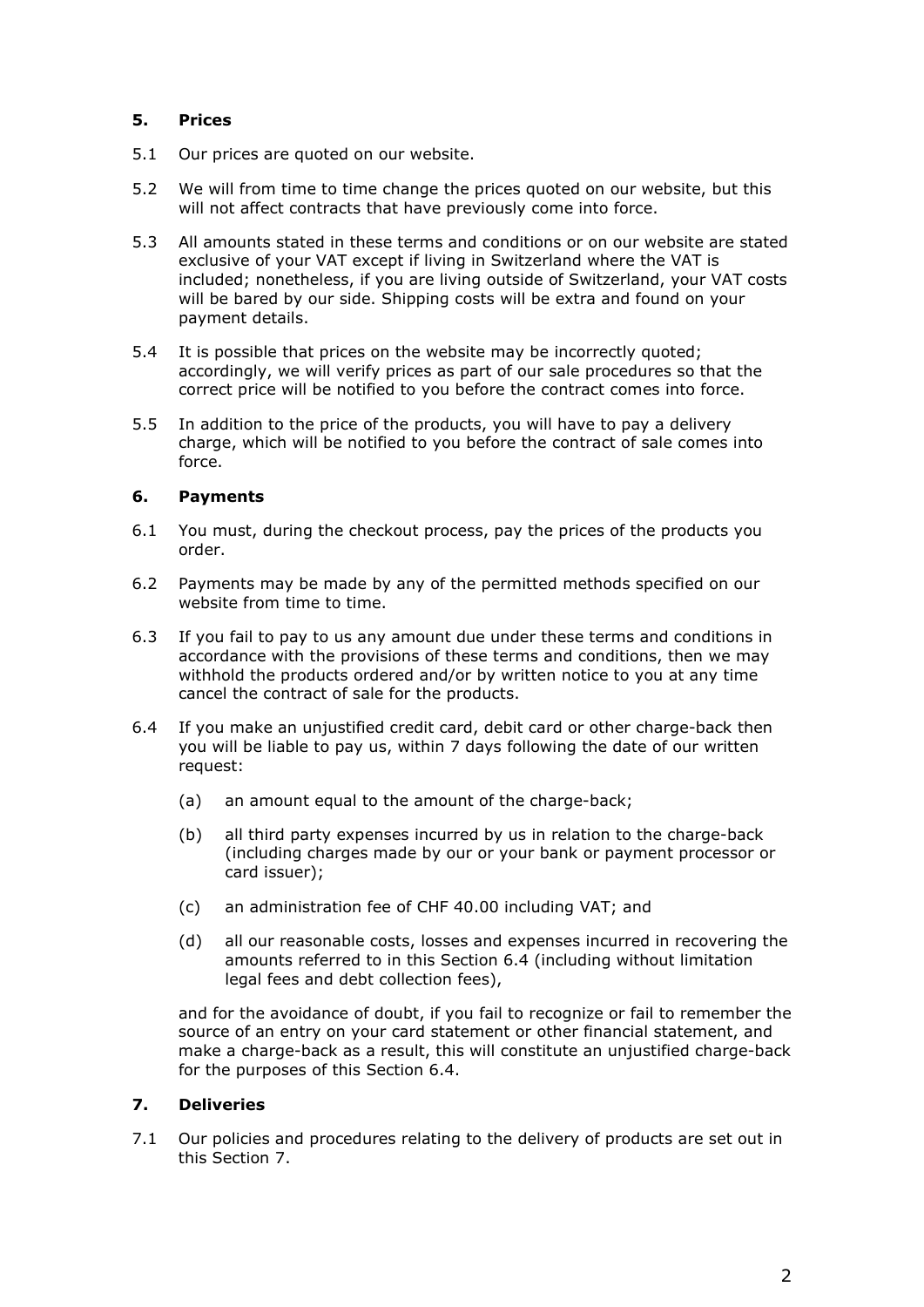- 7.2 We will arrange for the products you purchase to be delivered to the delivery address you specify during the checkout process.
- 7.3 We will use reasonable endeavors to deliver your products on or before the date for delivery set out in the order confirmation or, if no date is set out in the order confirmation, within 7 days following the date of the order confirmation; however, we do not guarantee delivery by this date.
- 7.4 We do guarantee that unless there are exceptional circumstances all deliveries of products will be dispatched within 30 days following the later of receipt of payment and the date of the order confirmation.
- 7.5 We will only deliver products to existing contact names and appropriate addresses.

### **8. Distance contracts: cancellation right**

- 8.1 This Section 8 applies if and only if you offer to contract with us, or contract with us, as a consumer - that is, as an individual acting wholly or mainly outside your trade, business, craft or profession.
- 8.2 You may withdraw an offer to enter into a contract with us through our website or cancel a contract entered into with us through our website (without giving any reason for your withdrawal or cancellation) at any time within the period:
	- (a) beginning upon the submission of your offer; and
	- (b) ending at the end of 7 days after the day on which the products come into your physical possession or the physical possession of a person identified by you to take possession of them (or, if the contract is for delivery of multiple products, lots or pieces of something, 7 days after the day on which the last of those products, lots or pieces comes into your physical possession or the physical possession of a person identified by you to take possession of them).
- 8.3 In order to withdraw an offer to contract or cancel a contract on the basis described in this Section 8, you must inform us of your decision to withdraw or cancel (as the case may be). You may inform us by means of any clear statement setting out the decision. In the case of cancellation, you may inform us using the cancellation form that we will make available to you. To meet the cancellation deadline, it is sufficient for you to send your communication concerning the exercise of the right to cancel before the cancellation period has expired.
- 8.4 If you cancel a contract on the basis described in this Section 8, you must send the products back to us at Paparazzi Boutique, rue du Temple 3, 1201 Genève, or hand them over to us or a person authorized by us to receive them. You must comply with your obligations referred to in this Section 8 without undue delay and in any event not later than 7 days after the day on which you inform us of your decision to cancel the contract. You must pay the direct cost of returning the products.
- 8.5 If you cancel an order in accordance with this Section 8, you will receive a full refund of the amount you paid to us in respect of the order excluding the costs of delivery to you:
- 8.6 If the value of the products returned by you is diminished by any amount as a result of the handling of those products by you beyond what is necessary to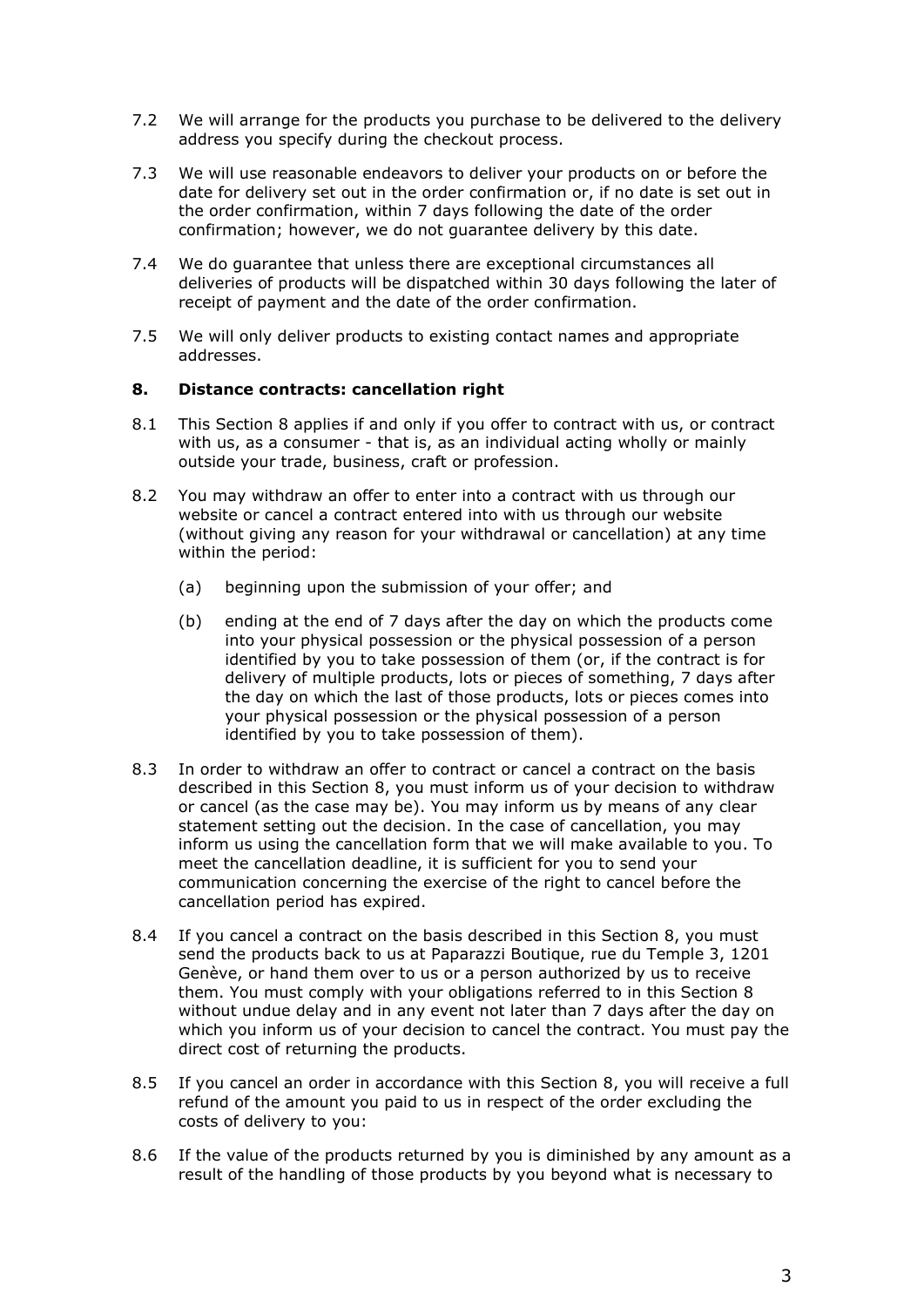establish the nature, characteristics and functioning of the products, we may recover that amount from you up to the contract price. We may recover that amount by deducting it from any refund due to you or require you to pay that amount direct to us. Handling which goes beyond the sort of handling that might reasonably be allowed in a shop will be "beyond what is necessary to establish the nature, characteristics and functioning of the products" for these purposes.

- 8.7 We will refund money using the same method used to make the payment, unless you have expressly agreed otherwise. In any case, you will not incur any fees as a result of the refund.
- 8.8 Unless we have offered to collect the products, we will process a refund due to you as a result of a cancellation on the basis described in this Section 8 within the period of 7 days after the day on which we receive the returned products or (if earlier) after the day on which you supply to us evidence of having sent the products back. If we have not sent the products to you at the time of withdrawal or cancellation or have offered to collect the products, we will process a refund due to you without undue delay and, in any case, within the period of 7 days after the day on which we are informed of the withdrawal or cancellation.
- 8.9 You will not have any right to cancel a contract as described in this Section 8 insofar as the contract relates to goods that are clearly personalized.

### **9. Warranties and representations**

- 9.1 You warrant and represent to us that:
	- (a) you are legally capable of entering into binding contracts;
	- (b) you have full authority, power and capacity to agree to these terms and conditions;
	- (c) all the information that you provide to us in connection with your order is true, accurate, complete and non-misleading; and
	- (d) you will be able to take delivery of the products in accordance with these terms and conditions and our delivery policy.
- 9.2 We warrant to you that:
	- (a) we have the right to sell the products that you buy;
	- (b) the products we sell to you are sold free from any charge or encumbrance, except as specified in these terms and conditions;
	- (c) you shall enjoy quiet possession of the products you buy, except as specified in these terms and conditions;
	- (d) the products you buy will correspond to any description published on our website; and
	- (e) the products you buy will be of satisfactory quality.
- 9.3 All of our warranties and representations relating to the supply of products are set out in these terms and conditions. To the maximum extent permitted by applicable law and subject to Section 10.1, all other warranties and representations are expressly excluded.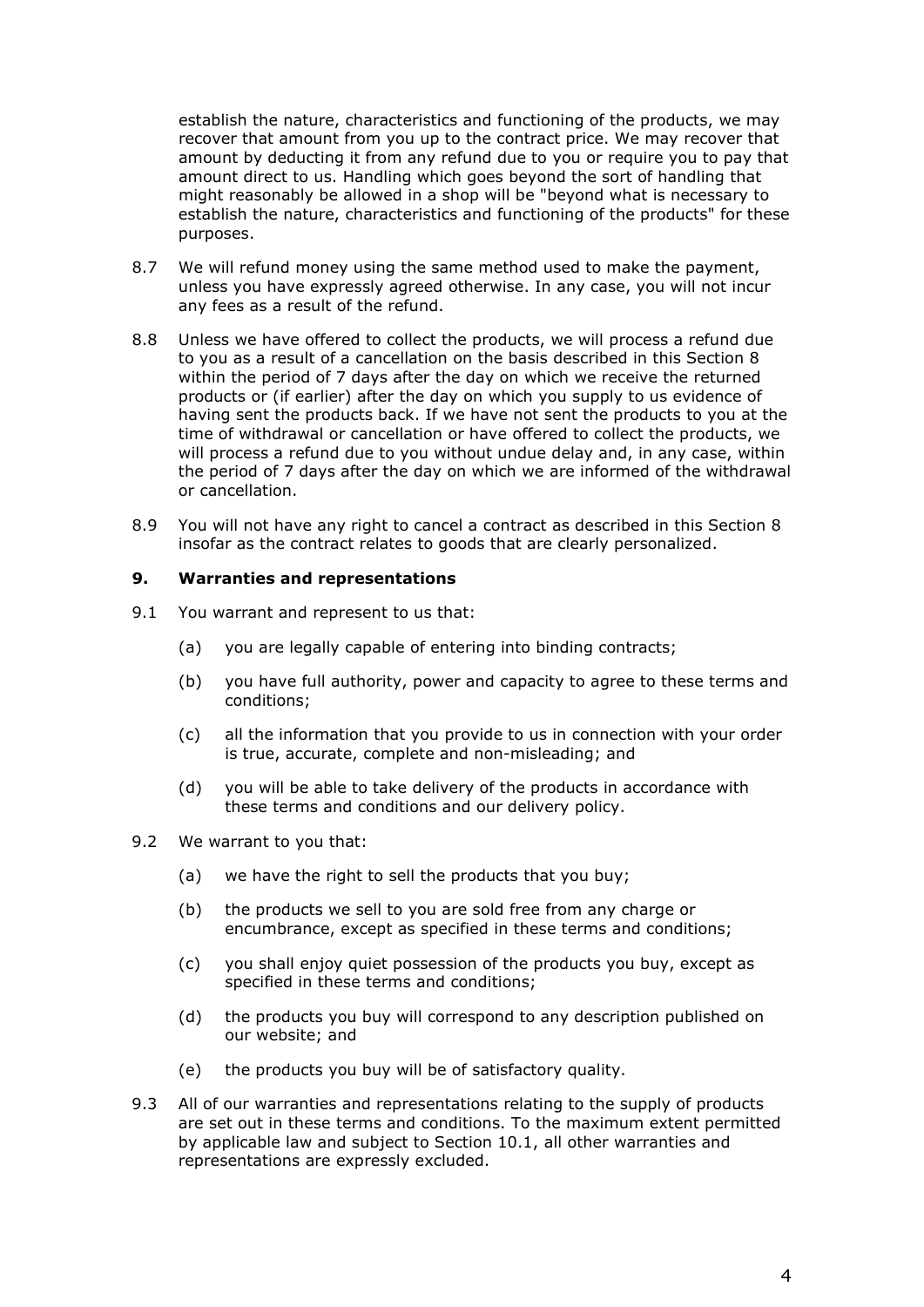### **10. Limitations and exclusions of liability**

- 10.1 Nothing in these terms and conditions will:
	- (a) limit or exclude any liability for death or personal injury resulting from negligence;
	- (b) limit or exclude any liability for fraud or fraudulent misrepresentation;
	- (c) limit any liabilities in any way that is not permitted under applicable law; or
	- (d) exclude any liabilities that may not be excluded under applicable law,

and, if you are a consumer, your statutory rights will not be excluded or limited by these terms and conditions, except to the extent permitted by law.

- 10.2 The limitations and exclusions of liability set out in this Section 10 and elsewhere in these terms and conditions:
	- (a) are subject to Section 10.1; and
	- (b) govern all liabilities arising under these terms and conditions or relating to the subject matter of these terms and conditions, including liabilities arising in contract, in tort (including negligence) and for breach of statutory duty, except to the extent expressly provided otherwise in these terms and conditions.
- 10.3 We will not be liable to you in respect of any losses arising out of any event or events beyond our reasonable control.
- 10.4 We will not be liable to you in respect of any business losses, including (without limitation) loss of or damage to profits, income, revenue, use, production, anticipated savings, business, contracts, commercial opportunities or goodwill.
- 10.5 You accept that we have an interest in limiting the personal liability of our officers and employees and, having regard to that interest, you acknowledge that we are a limited liability entity; you agree that you will not bring any claim personally against our officers or employees in respect of any losses you suffer in connection with the website or these terms and conditions (this will not, of course, limit or exclude the liability of the limited liability entity itself for the acts and omissions of our officers and employees).
- 10.6 Our aggregate liability to you in respect of any contract to purchase products from us under these terms and conditions shall not exceed the greater of the total amount paid and payable to us under the contract.

# **11. Order cancellation**

- 11.1 We may cancel a contract under these terms and conditions immediately, by giving you written notice of termination, if:
	- (a) you fail to pay, on time and in full, any amount due to us under that contract; or
	- (b) you commit any breach of that contract.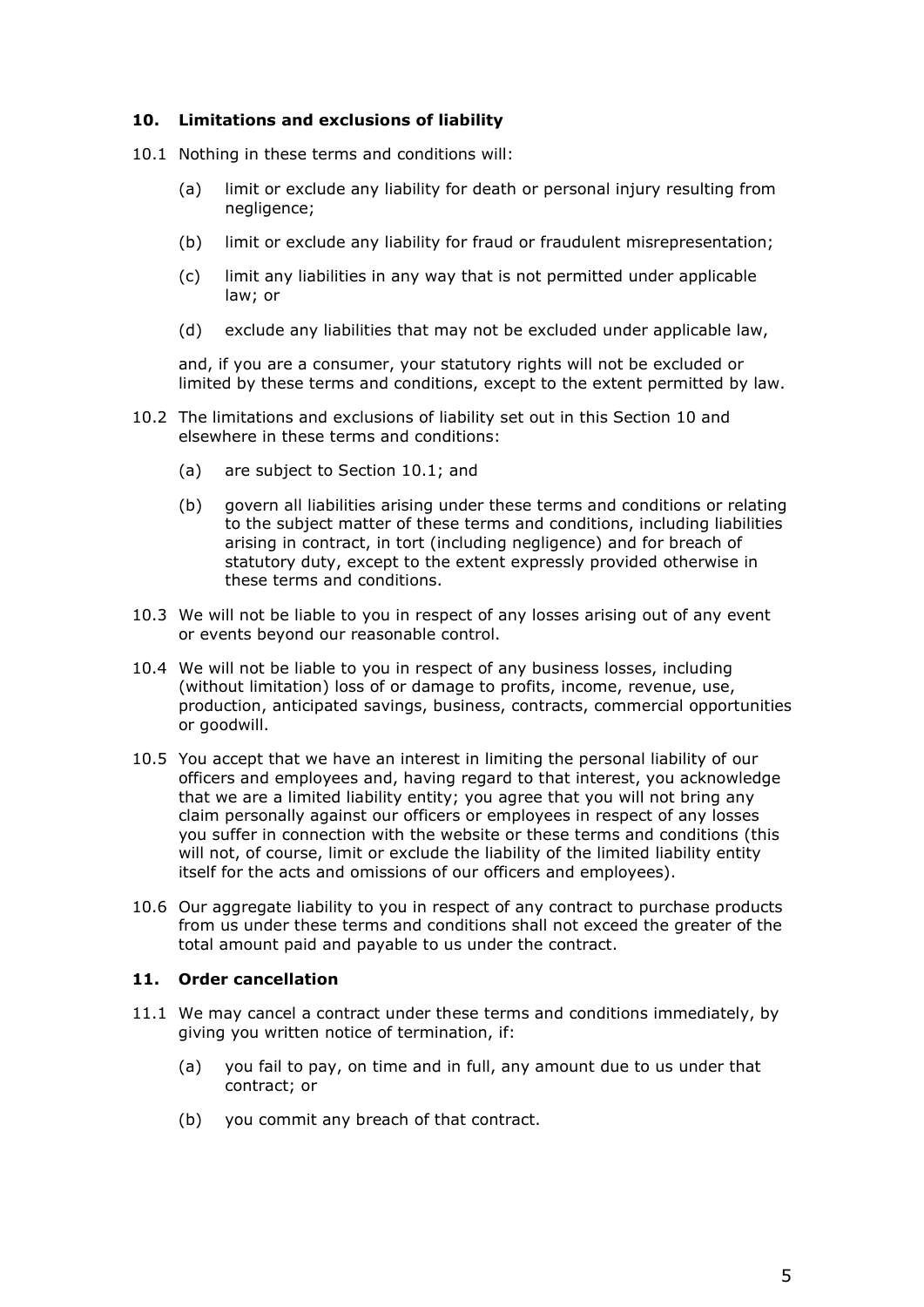- 11.2 You may cancel a contract under these terms and conditions immediately, by giving us written notice of termination, if we commit any breach of that contract.
- 11.3 We may cancel a contract under these terms and conditions by written notice to you if we are prevented from fulfilling that contract by any event beyond our reasonable control, including without limitation any unavailability of raw materials, components or products, or any power failure, industrial dispute affecting any third party, governmental regulations, fire, flood, disaster, riot, terrorist attack or war.

# **12. Consequences of order cancellation**

- 12.1 If a contract under these terms and conditions is cancelled in accordance with Section 11:
	- (a) we will cease to have any obligation to deliver products which are undelivered at the date of cancellation;
	- (b) you will continue to have an obligation where applicable to pay for products which have been delivered at the date of cancellation (without prejudice to any right we may have to recover the products); and
	- (c) all the other provisions of these terms and conditions will cease to have effect, except that Sections 1.3, 6.4, 10, 15, 16, 17, 18, 19 and 20 will survive termination and continue in effect indefinitely.

### **13. Scope**

- 13.1 These terms and conditions shall not constitute or effect any assignment or license of any intellectual property rights.
- 13.2 These terms and conditions shall not govern the licensing of works (including software and literary works) comprised or stored in products.
- 13.3 These terms and conditions shall not govern the provision of any services by us or any third party in relation to the products (other than delivery services).

#### **14. Variation**

- 14.1 We may revise these terms and conditions from time to time by publishing a new version on our website.
- 14.2 A revision of these terms and conditions will apply to contracts entered into at any time following the time of the revision, but will not affect contracts made before the time of the revision.

# **15. Assignment**

- 15.1 You hereby agree that we may assign, transfer, sub-contract or otherwise deal with our rights and/or obligations under these terms and conditions providing, if you are a consumer, that such action does not serve to reduce the guarantees benefiting you under these terms and conditions.
- 15.2 You may not without our prior written consent assign, transfer, sub-contract or otherwise deal with any of your rights and/or obligations under these terms and conditions.

#### **16. No waivers**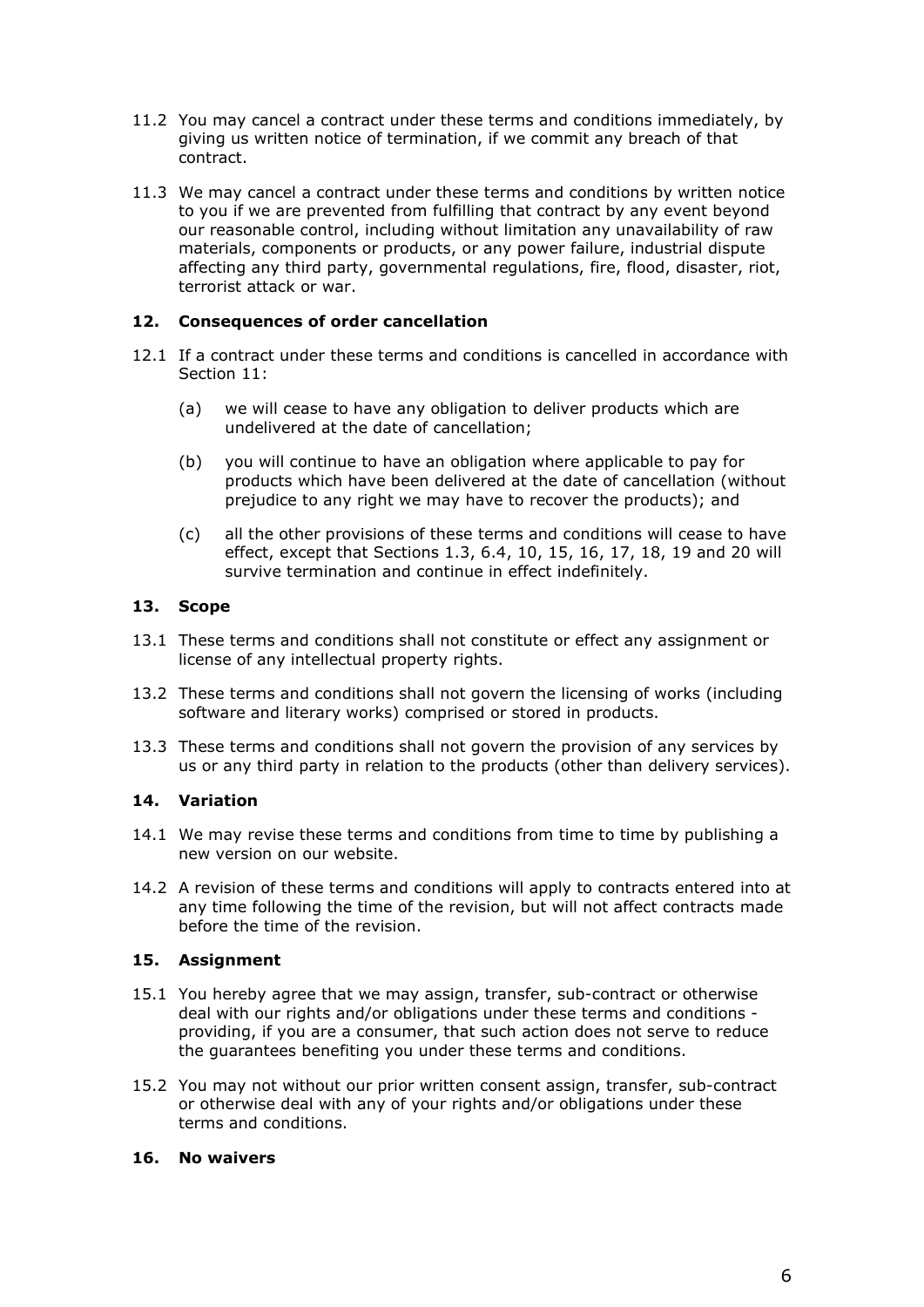- 16.1 No breach of any provision of a contract under these terms and conditions will be waived except with the express written consent of the party not in breach.
- 16.2 No waiver of any breach of any provision of a contract under these terms and conditions shall be construed as a further or continuing waiver of any other breach of that provision or any breach of any other provision of that contract.

## **17. Severability**

- 17.1 If a provision of these terms and conditions is determined by any court or other competent authority to be unlawful and/or unenforceable, the other provisions will continue in effect.
- 17.2 If any unlawful and/or unenforceable provision of these terms and conditions would be lawful or enforceable if part of it were deleted, that part will be deemed to be deleted, and the rest of the provision will continue in effect.

### **18. Third party rights**

- 18.1 A contract under these terms and conditions is for our benefit and your benefit, and is not intended to benefit or be enforceable by any third party.
- 18.2 The exercise of the parties' rights under a contract under these terms and conditions is not subject to the consent of any third party.

#### **19. Entire agreement**

19.1 Subject to Section 10.1, these terms and conditions, together with our delivery policy and our returns policy, shall constitute the entire agreement between you and us in relation to the sale and purchase of our products and shall supersede all previous agreements between you and us in relation to the sale and purchase of our products.

#### **20. Law and jurisdiction**

- 20.1 These terms and conditions shall be governed by and construed in accordance with Swiss laws.
- 20.2 Any disputes relating to these terms and conditions shall be subject to the exclusive jurisdiction of the courts of Switzerland.

#### **21. Statutory and regulatory disclosures**

- 21.1 We will not file a copy of these terms and conditions specifically in relation to each user or customer and, if we update these terms and conditions, the version to which you originally agreed will no longer be available on our website. We recommend that you consider saving a copy of these terms and conditions for future reference.
- 21.2 These terms and conditions are available in the English language.
- 21.3 Our VAT number is IDE / TVA : CHE-317.433.426.

# **22. Our details**

- 22.1 This website is owned and operated by Paparazzi Sàrl.
- 22.2 We are registered in Switzerland under registration number IDE : CHE-317.433.426, and our registered office is at : chemin du Botsérin 10, 1635 La Tour-de-Trême, Switzerland.